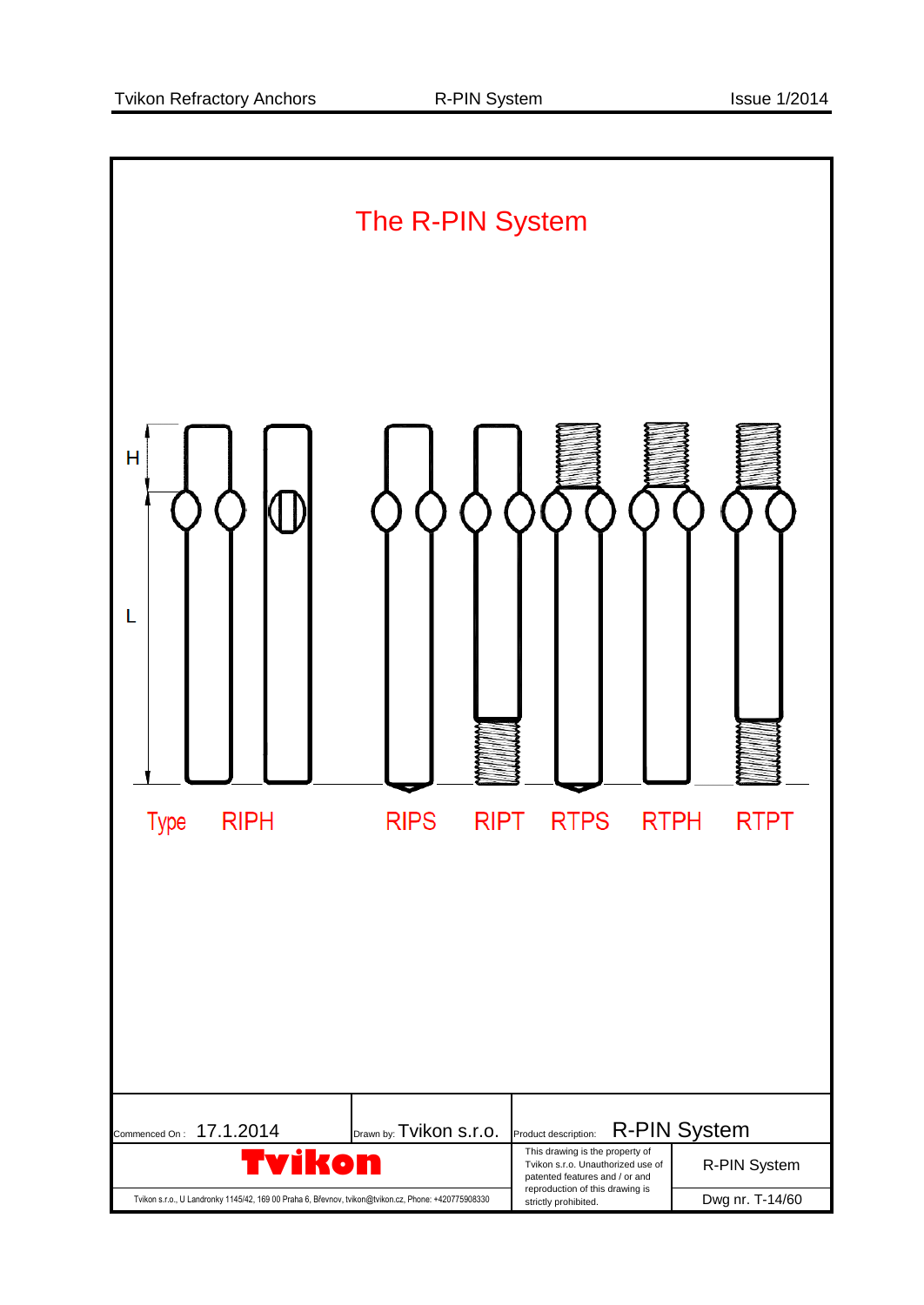## The R-PIN System

Relative movements occur between the steel housing of a plant component and the refractory lining, particularly during heating and cooling. The reason is the different warming and cooling times of various layers. As a result unexpected stress can be created, leading to premature crack formation in the refractory concrete and reducing the service life of the plant.

Tvikon has developed an anchoring system in the R-PIN Series to compensate these relative movements.

The R-PIN Series with different threaded pins is suitable for single or multilayer construction. For multilayer construction the threaded pin is mounted first, which Tvikon supplies both in a stud welding version and a version for manual welding. Since no anchors that are spread open are in the way, it is easy to install the block insulation. The anchor with its mounting system is then screwed onto the stud bolts.

This system is particularly suited for high gas velocity ducts. Several pin system can be used to facilitate mounting of steel plates.

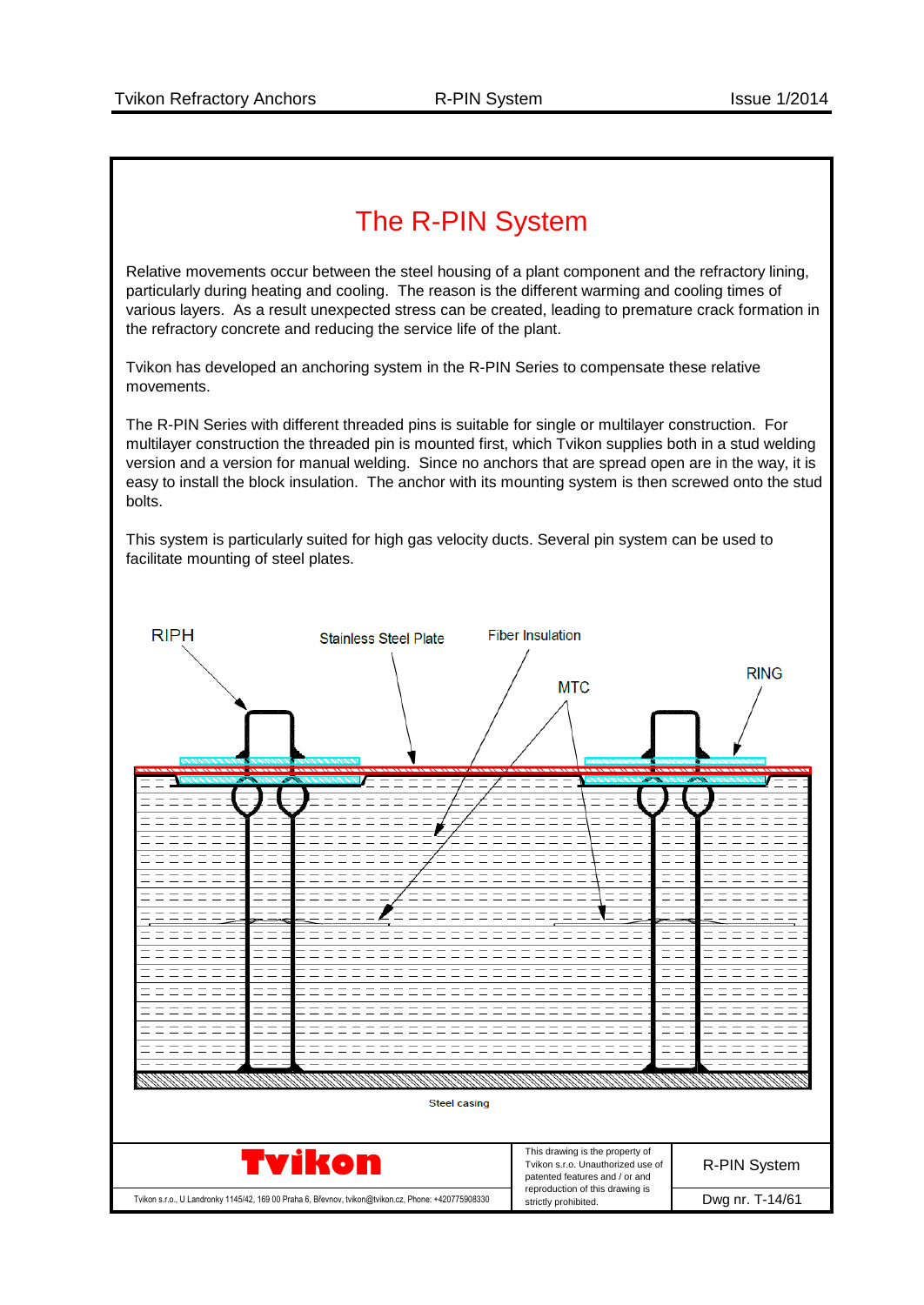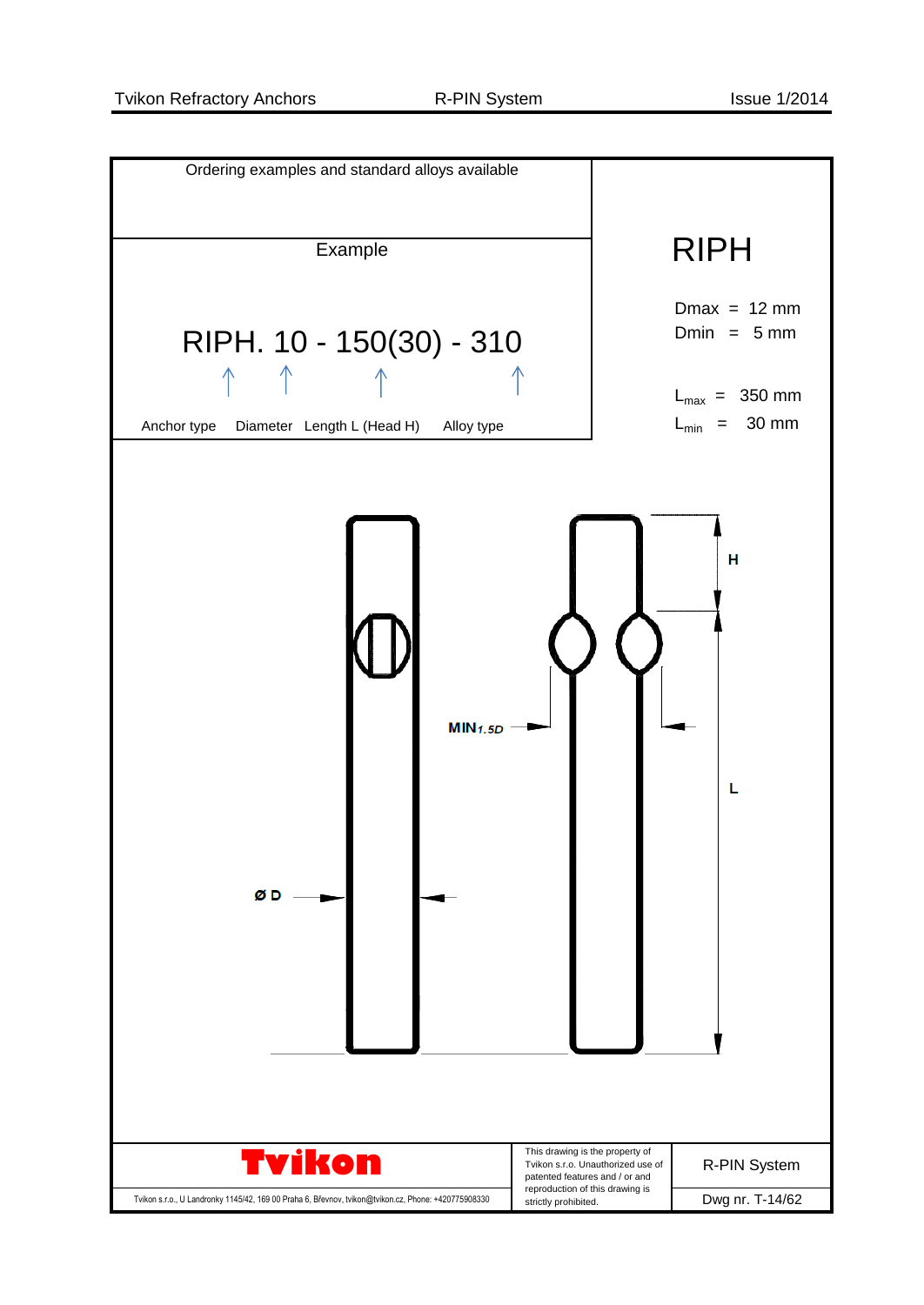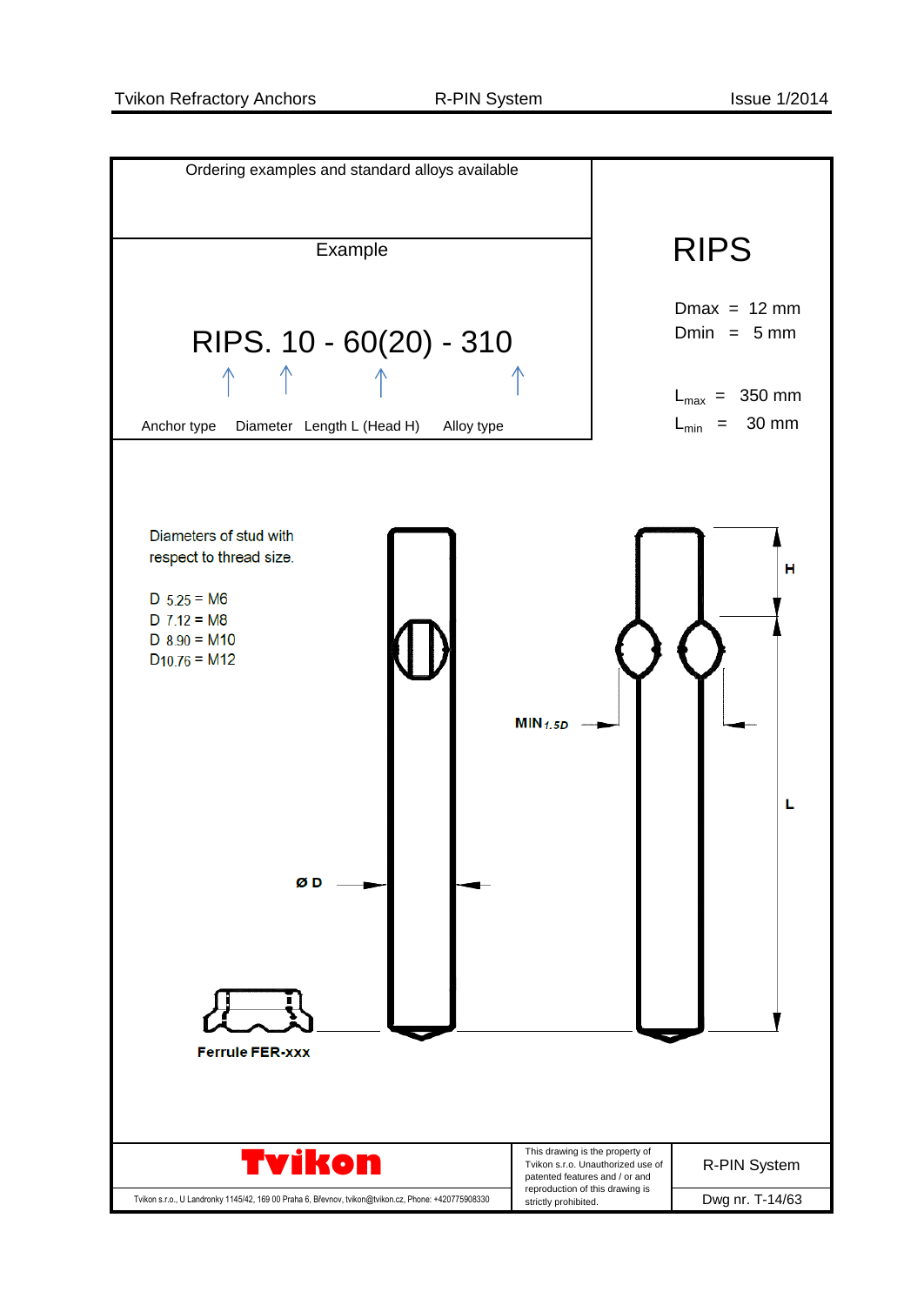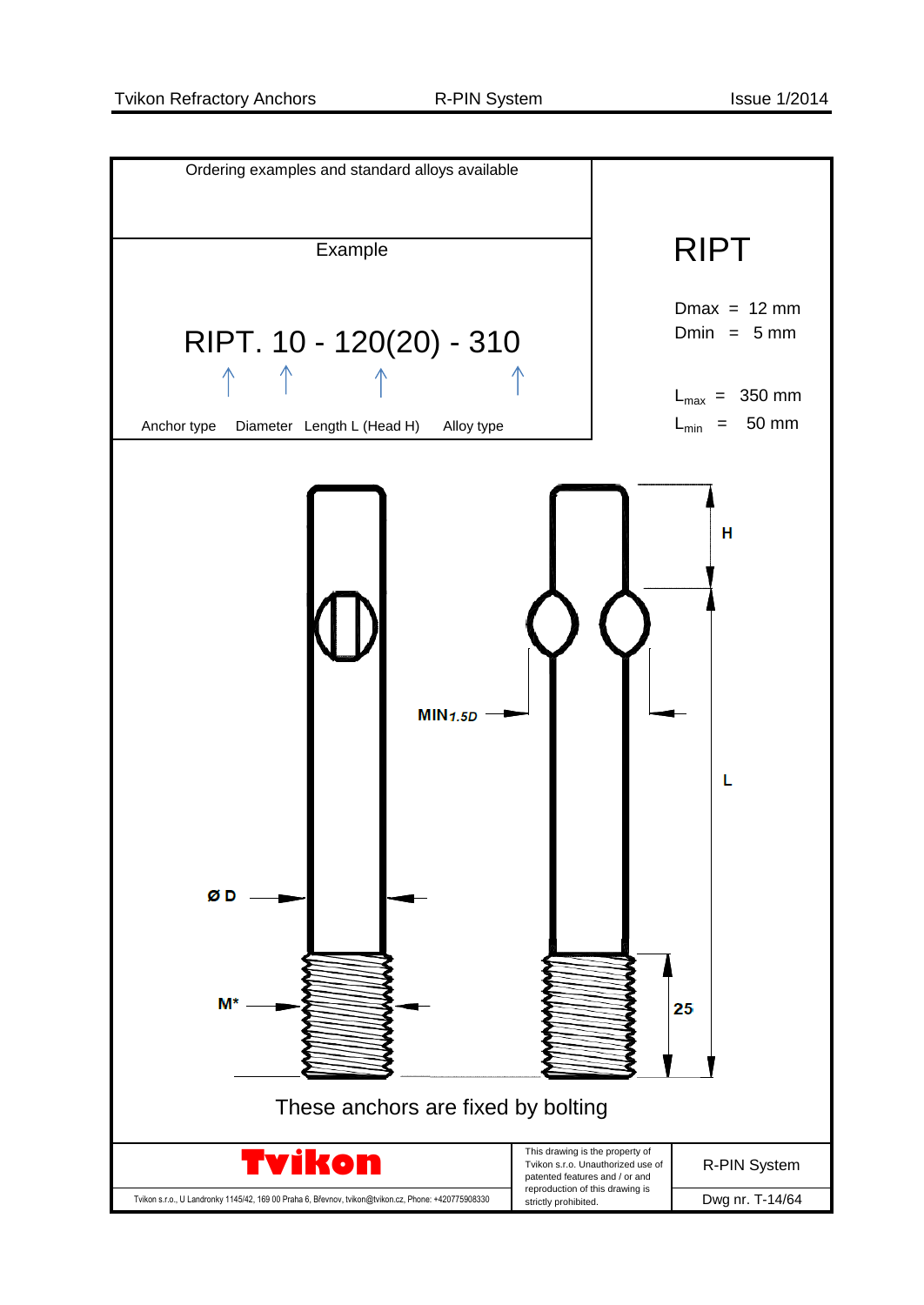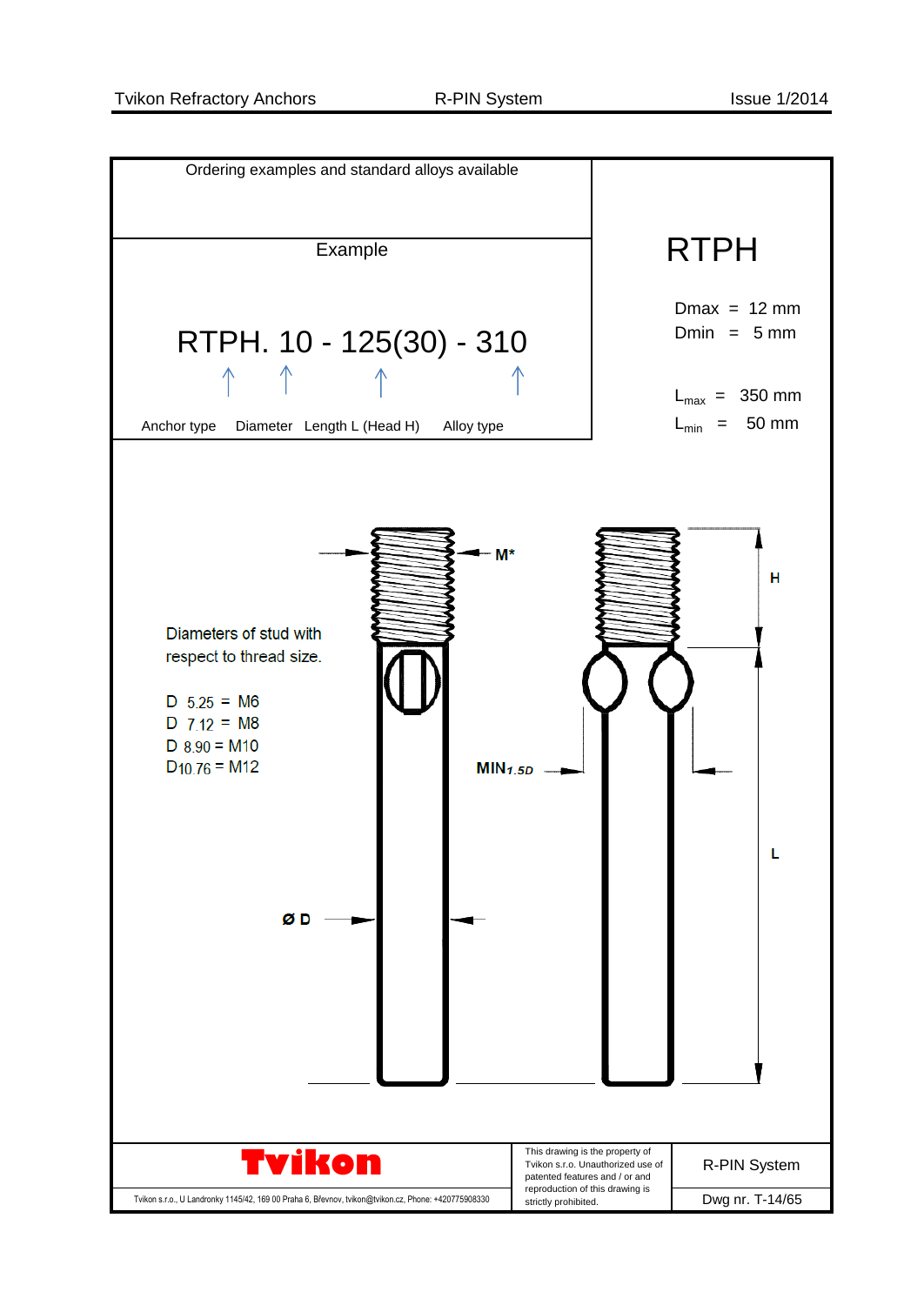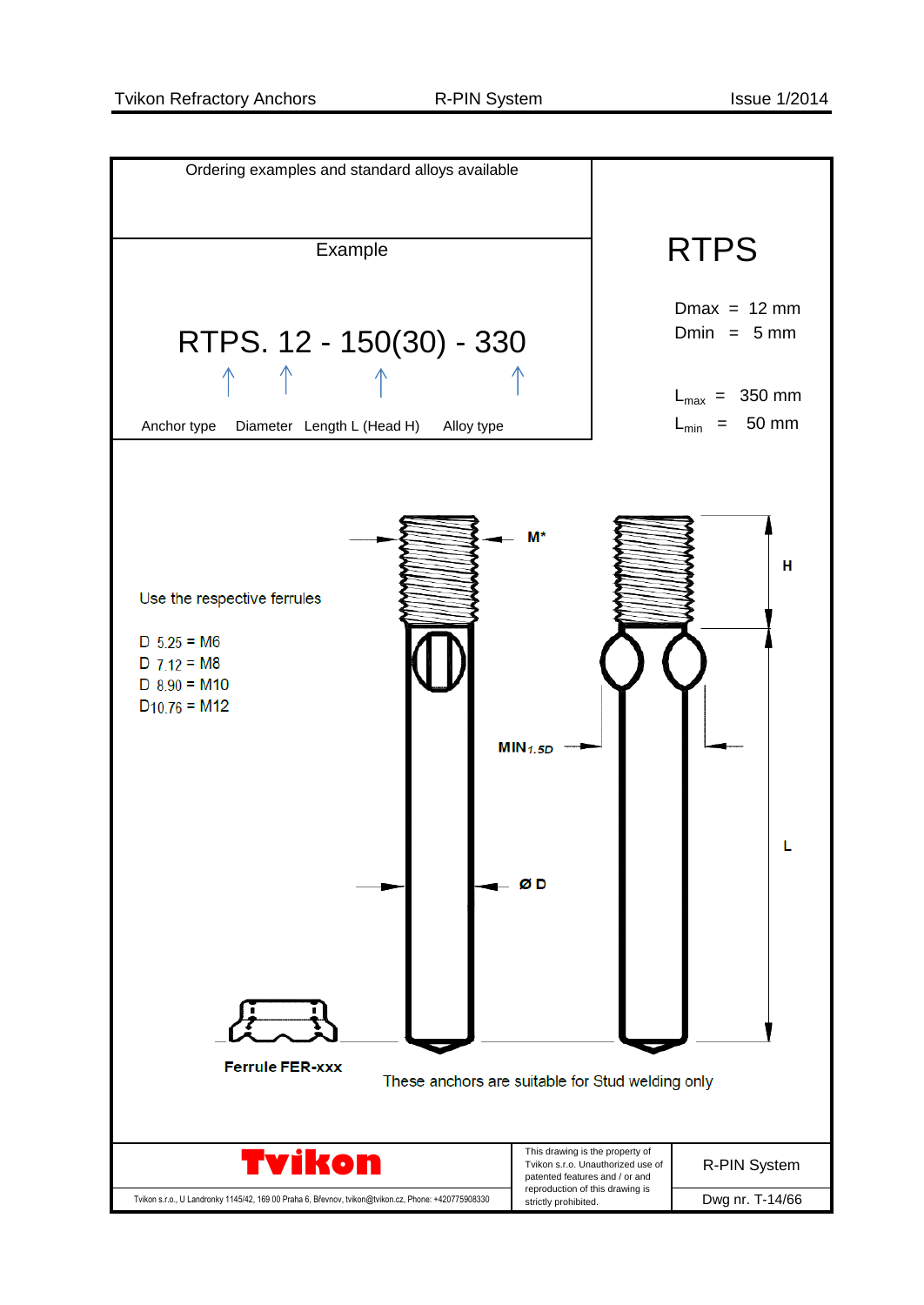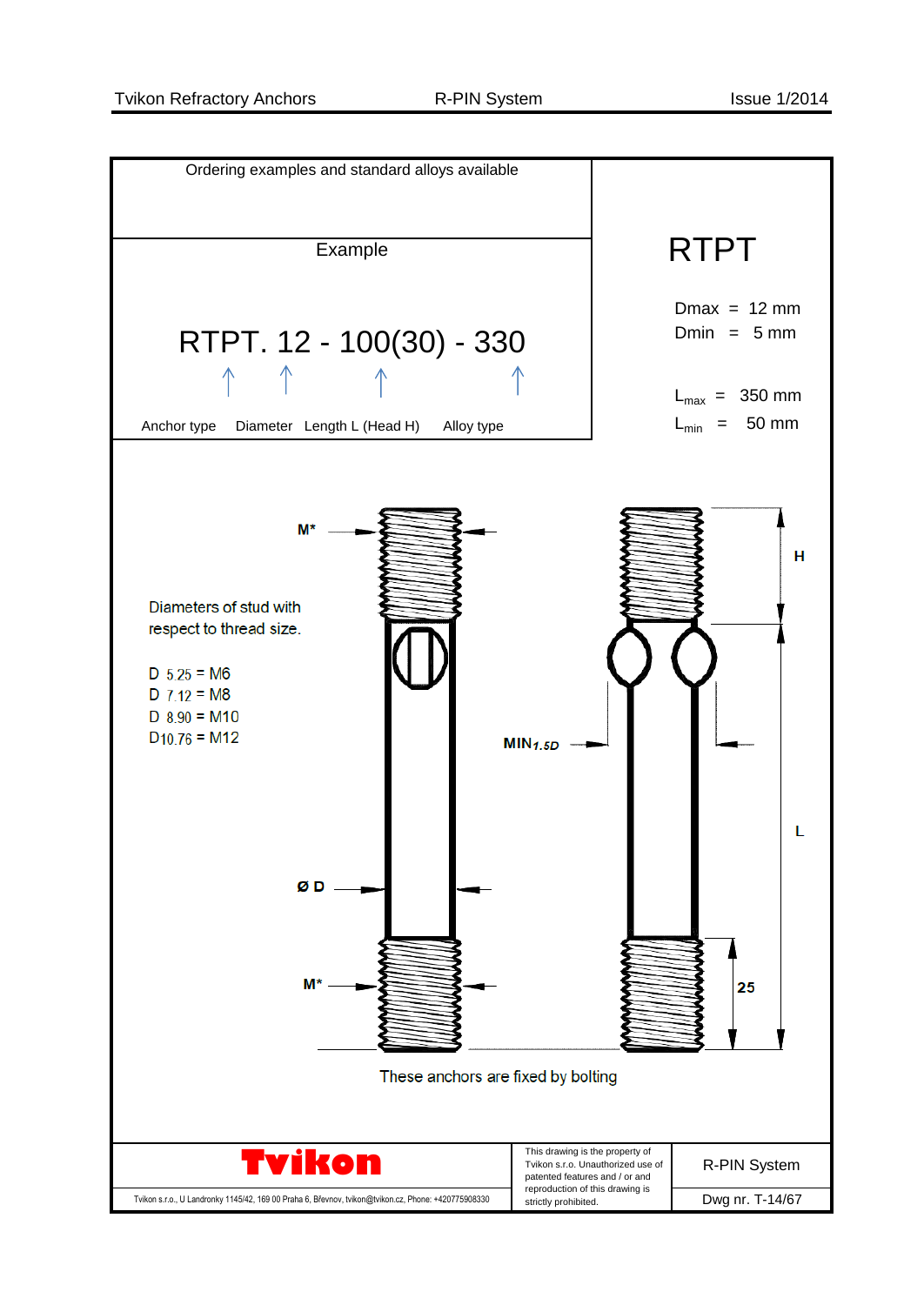